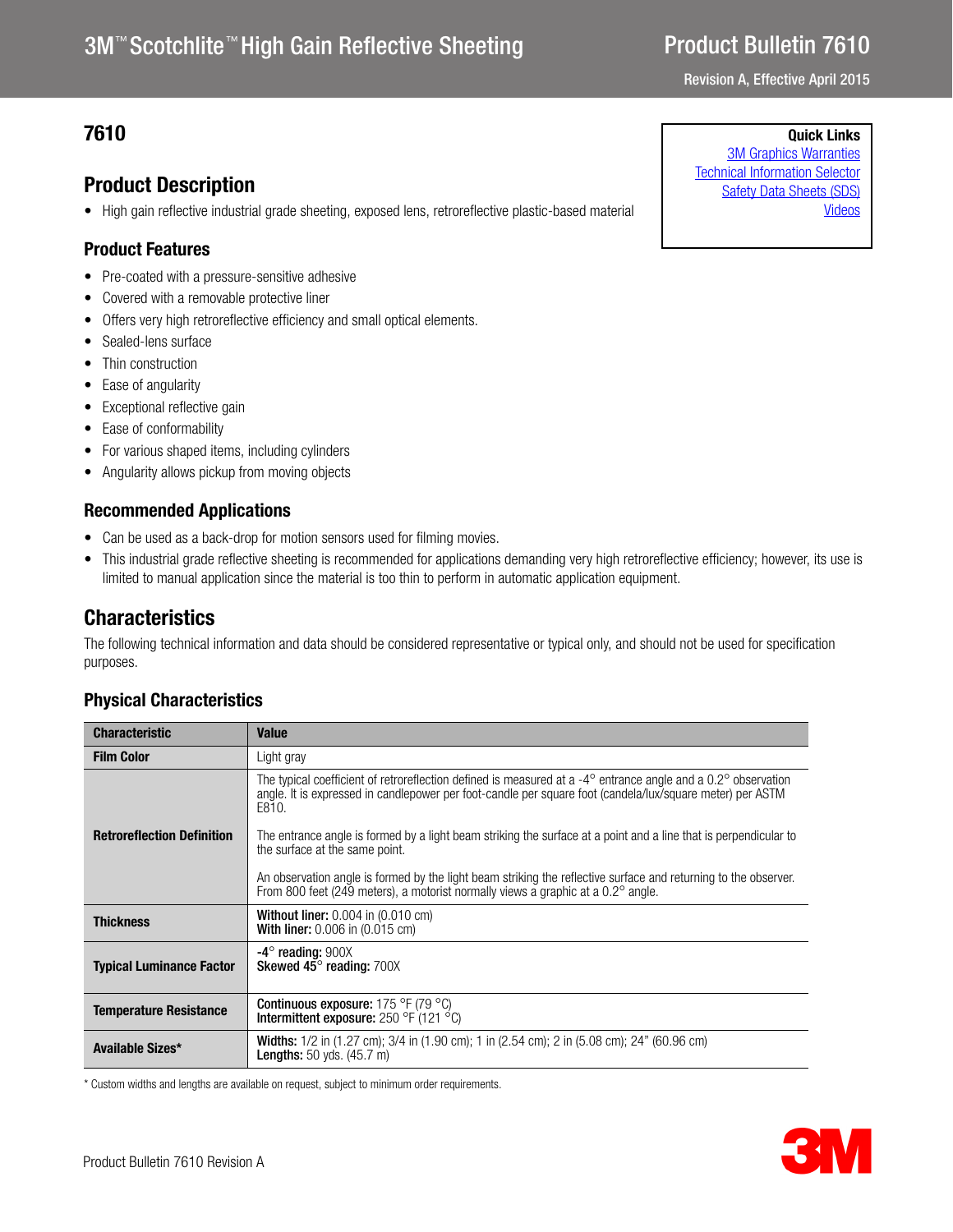## Warranty Information

## 3M Basic Product Warranty

3M Graphics Products are warranted to be free of defects in materials and manufacture at the time of shipment and to meet the specifications stated in its applicable 3M Graphics Product Bulletin and as further set forth in the [3M Graphics Warranties Bulletin.](3mgraphics.com/warranties)

## Limited Remedy

The limited remedy applicable to each warranty is addressed in the 3M Graphics Warranties Bulletin found at [3MGraphics.com/warranties.](3mgraphics.com/warranties)

## Limitation of Liability

Except to the extent prohibited by law, 3M SHALL NOT UNDER ANY CIRCUMSTANCES BE LIABLE TO PURCHASER OR USER FOR ANY DIRECT (EXCEPT FOR THE LIMITED REMEDY PROVIDED HEREIN), INDIRECT, SPECIAL, INCIDENTAL, OR CONSEQUENTIAL DAMAGES (INCLUDING, BUT NOT LIMITED TO, LABOR, NON-3M MATERIAL CHARGES, LOSS OF PROFITS, REVENUE, BUSINESS, OPPORTUNITY, OR GOODWILL) RESULTING FROM OR IN ANY WAY RELATED TO 3M'S GRAPHICS PRODUCTS, SERVICES, OR THIS BULLETIN. This limitation of liability applies regardless of the legal or equitable theory under which such losses or damages are sought.

## Additional Limitations

See the 3M Graphics Warranties Bulletin at [3MGraphics.com/warranties,](http://solutions.3m.com/wps/portal/3M/en_US/Graphics/3Mgraphics/ToolsandSupport/Warranties/?WT.mc_id=www.3mgraphics.com/warranties) for terms, additional limitations of your warranty, if any, and limitations of liability.

## Application and Installation

Hand application is recommended, as the material is too thin to perform in application equipment.

Application may be made at temperatures as low as 10 °F (-12 °C) to a clean and dry surface; however, it is recommended that application be made at 60 °F (16 °C) to 80 °F (27 °C).

Avoid touching the reflective surface, since skin oils will reduce the retroreflective brightness. Brightness can be restored by cleaning with a soft cloth and a dilute solution of mild detergent in water.

The sheeting will remain serviceable for many years when properly applied to a suitable substrate and used in typical indoor or outdoor environments.

Use in a high temperature environment (above 350 °F (177 °C)) for an extended period of time could permanently reduce retroreflective efficiency.

## Shelf Life and Storage

### Shelf Life

The product should be applied with one year after purchase.

#### Storage Conditions

- 70 $\degree$  to 75 $\degree$ F (20 $\degree$  to 24 $\degree$ C) and 30-50% relative humidity
- Out of sunlight
- Clean, dry area
- Horizontal in the original container
- Avoid pressure from stacking